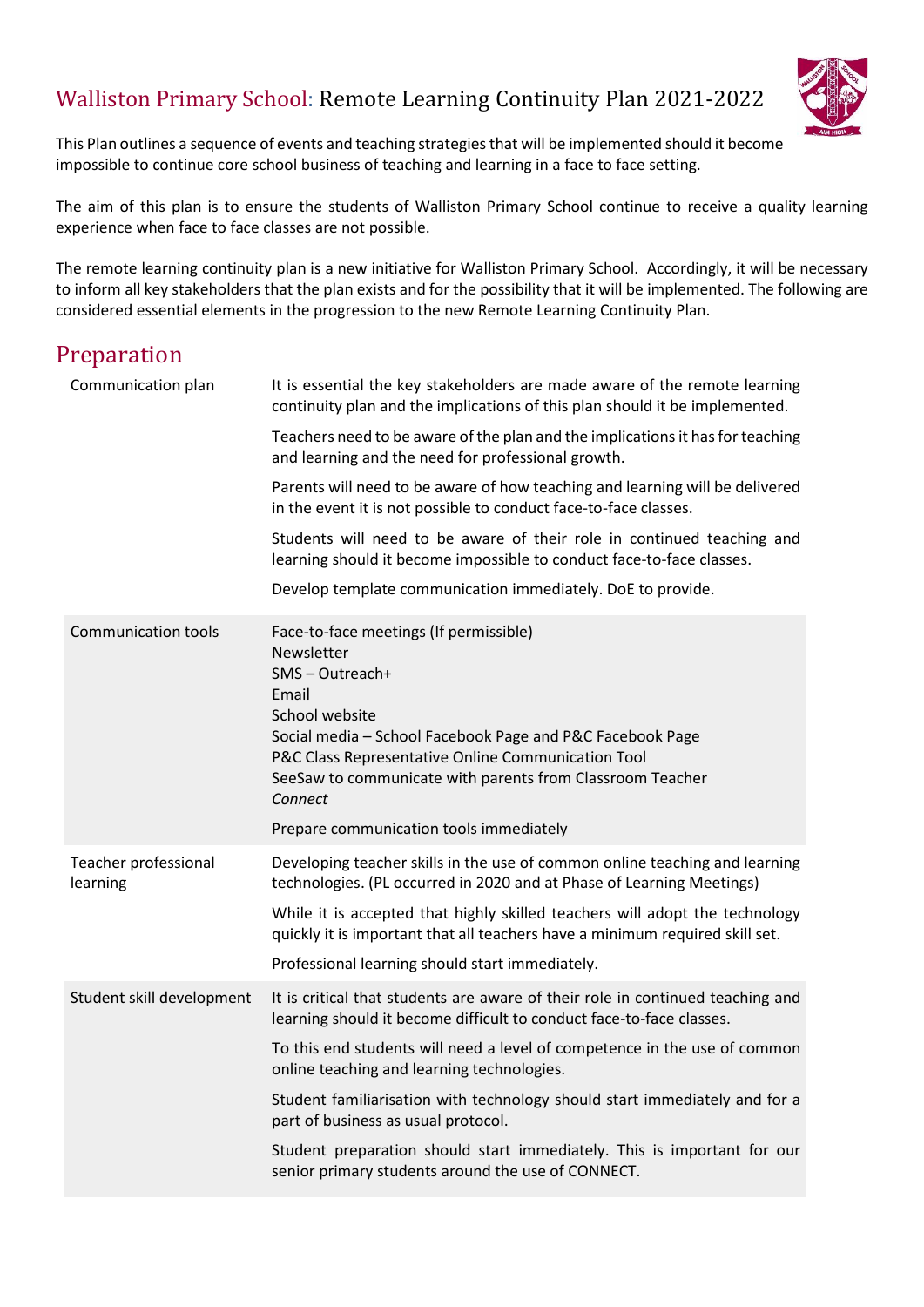| Parent skill development | It is important that parents are both aware and comfortable with the<br>technology tools that will be used to support teaching and learning in the<br>event that face-to-face teaching is not possible. |
|--------------------------|---------------------------------------------------------------------------------------------------------------------------------------------------------------------------------------------------------|
|                          | Communication with parents should start immediately.<br>Help Sheets to be provided on the School Website.                                                                                               |
| <b>CARE</b>              | A key function of staff including the chaplain will be to ensure that children<br>and their parents are cared for in this transition.                                                                   |
|                          | Teachers will be asked to make early contact with their students to ensure<br>that students feel safe and secure. The administration team will<br>communicate with parents regularly.                   |
|                          | Preparation should start immediately. The school will utilise software such<br>as WebEx to make visual contact with students. (As per 2020 outcome)                                                     |

Communication protocol in the event that the Remote Learning Continuity Plan is to be implemented.

| Communicate with<br>teachers    | Telephone - Admin to PoL Leaders, who will contact staff. MCS contact<br>support staff. Coordinated with the PoL and middle managers<br>SMS (group) - Deputy to SMS all staff through Outreach +<br>Email - Principal to email all staff.<br>Walk around (if possible)<br>One person to attend the school on the day following closure to inform<br>anyone who attends school (Executive team)<br>School closed notices to be placed on all classroom doors as well as school<br>entrance locations. Posters to be supplied by DoE. |
|---------------------------------|-------------------------------------------------------------------------------------------------------------------------------------------------------------------------------------------------------------------------------------------------------------------------------------------------------------------------------------------------------------------------------------------------------------------------------------------------------------------------------------------------------------------------------------|
|                                 | Message: Implement phase one of the Remote Learning Continuity plan                                                                                                                                                                                                                                                                                                                                                                                                                                                                 |
| <b>Communicate with Parents</b> | Email – School Officer<br>SMS - Deputy to SMS community through Outreach +<br>School web site - School Officer<br>School Star App - Deputy Principal<br>Connect/SeeSaw - Teacher - Include Term Overview & Weekly Planners<br>Social media - Facebook - P&C<br>Signage around school<br>(One person to attend school the day after implementation to inform<br>unaware parents who attend the school - School Administration)<br>Message: Implement phase one of the Remote Learning Continuity plan                                |
| <b>Communicate Students</b>     | Walk around if possible.<br>Notes to take home.<br>Connect or student email accounts<br>Message: Implement phase one of the Remote Learning Continuity plan                                                                                                                                                                                                                                                                                                                                                                         |

#### **The following strategies are considered essential:**

- Maintain current and accurate communication details for staff, parents and students (multiple communication media)
- Develop communication templates for key stakeholders immediately (teachers, parents and students). Many templates from DoE, but contextualized by school principal for Walliston context. Outreach+/Email
- Connect and SeeSaw accounts set up
- Professional learning for teachers on minimum technology standards for online learning to commence immediately
- Skills development for students to commence immediately
- Communication with parents to commence immediately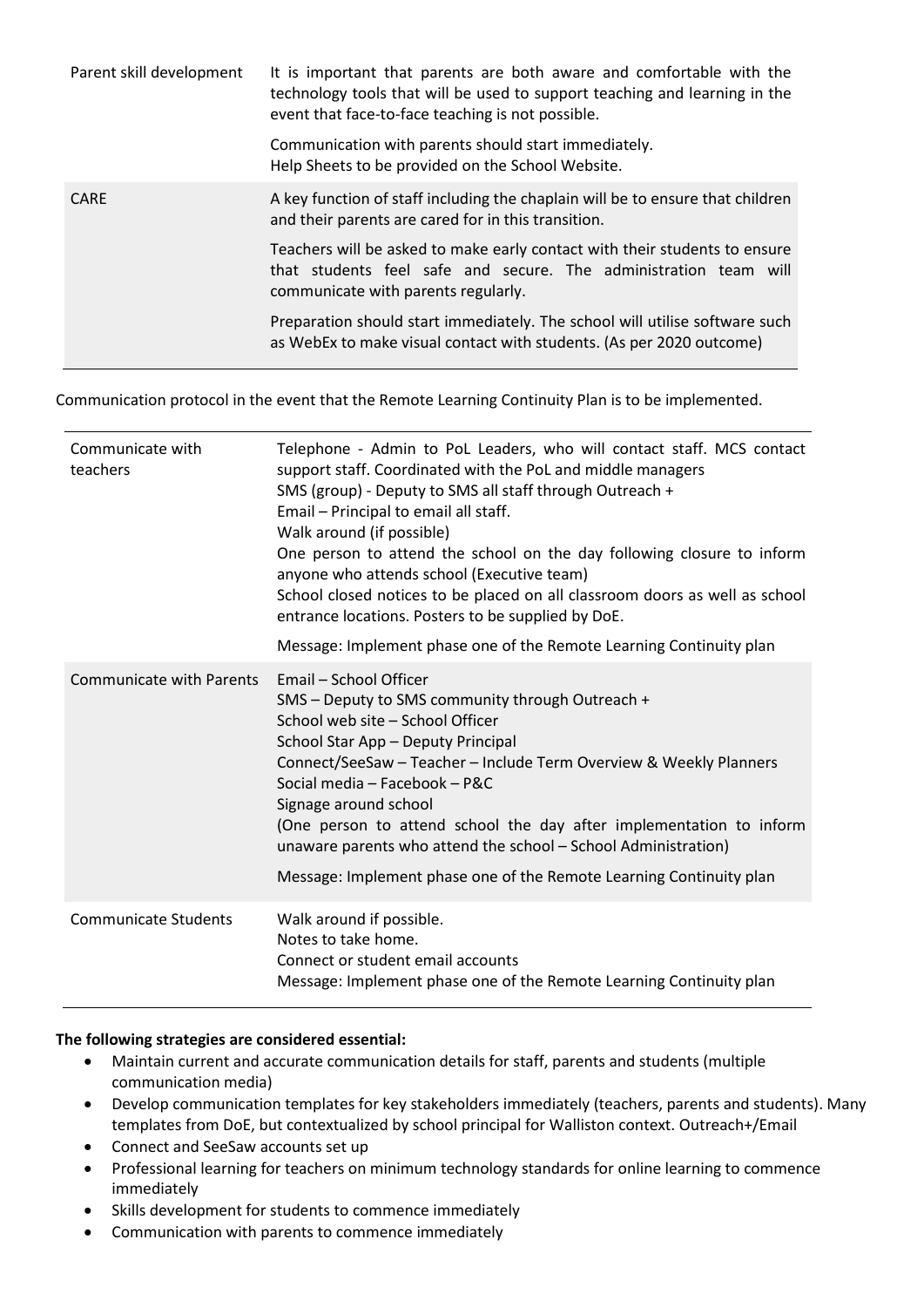## Quality Teaching and Learning

The following elements are considered essential in any quality teaching and learning setting. These elements will need to be preserved, adapted and utilised to preserve a quality experience.

| <b>Critical elements of teaching and learning</b> |                                                                        |  |  |  |
|---------------------------------------------------|------------------------------------------------------------------------|--|--|--|
| Teachers and Education Assistants                 | Interactions between the three                                         |  |  |  |
| <b>Students</b>                                   |                                                                        |  |  |  |
| Structures                                        | Class groups, routines, collaborative teaching groups                  |  |  |  |
| Knowledge, skills and understanding               | How and what to teach – Term overview and weekly planner               |  |  |  |
| Management of teaching and learning               | Classroom management/Guidelines to remote learning (school<br>website) |  |  |  |

Our School currently has a range of tools and resources that are well used to support teaching and learning in the face to face setting as well as those that are available, but not currently used in the online setting. Many of these can be transferred to non-face-to-face teaching.

| Tool                             | <b>Application</b>                                                                                                                   |
|----------------------------------|--------------------------------------------------------------------------------------------------------------------------------------|
| Workbooks/Packages               | Both in paper format and digital format (Preferred tool in ECE)                                                                      |
| Mathletics, Reading Eggs, iMaths | Online software packages currently being used in schools.                                                                            |
| <b>Connect and Seesaw</b>        | Cloud based solutions being used to store students work and, in<br>some instances, communicate with parents and students.            |
| Webex                            | Videoconferencing solutions not commonly used in school, but<br>heavily used in business.                                            |
| Email                            | Regularly used with teachers and parents, but not frequently<br>used with students.                                                  |
|                                  |                                                                                                                                      |
| <b>USB drives</b>                | Data storage devices that might be used to store electronic<br>resources, but not currently use with students.                       |
| DoE Learning Hub                 | Remote resources for each phase and curriculum area.                                                                                 |
| <b>Devices</b>                   | Student provides own device.<br>Chaplain can provide devices from local charities if needed.                                         |
| Video                            | Readily available to all staff using current technology resources,<br>but little evidence of use in classroom teaching and learning. |
| <b>Microsoft Teams</b>           | For online staff meetings and phase of learning meetings                                                                             |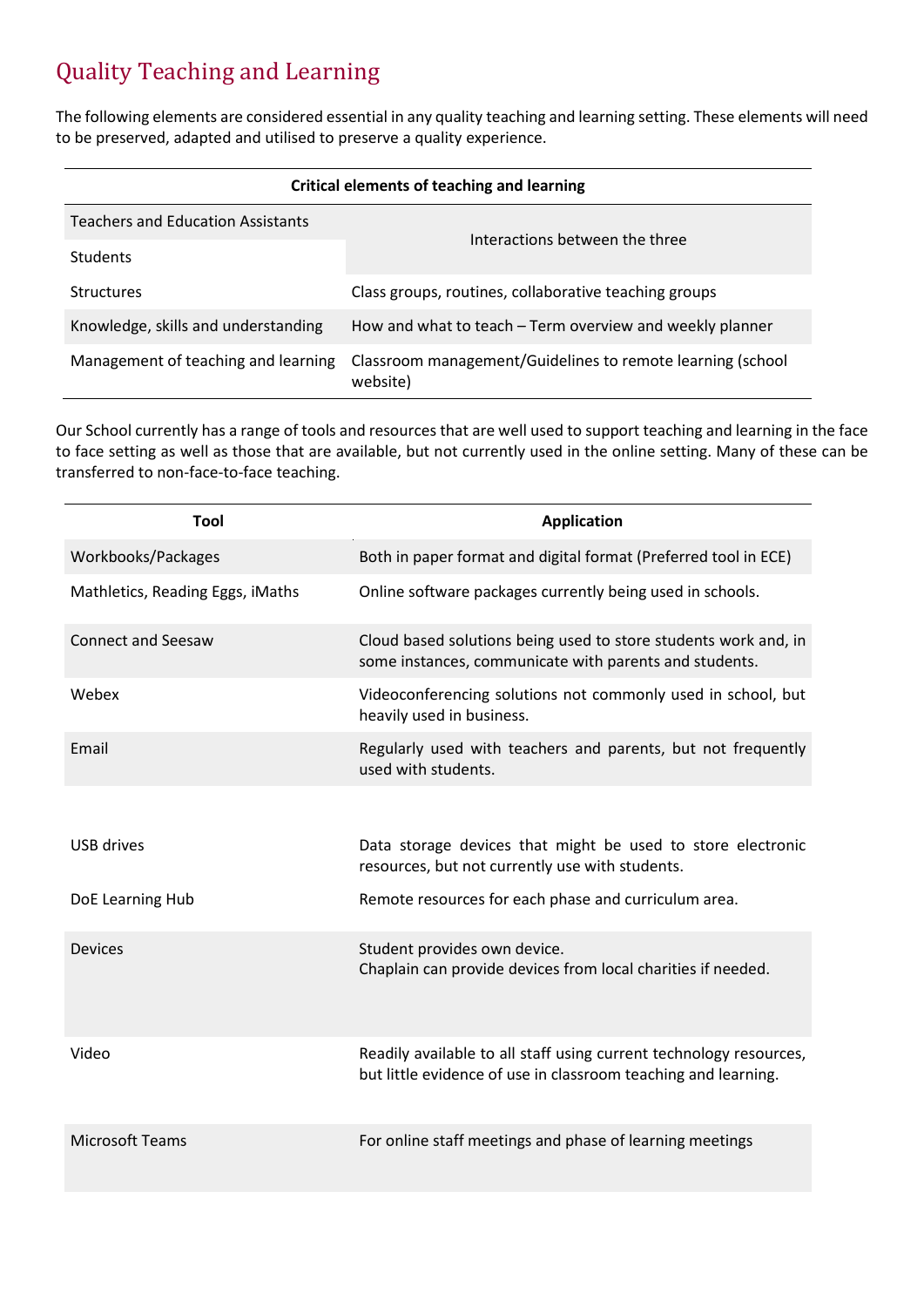| School based structures | These structures ensure that it is possible for teachers to work in<br>small groups to support each other in the development of<br>teaching and learning away from face-to-face classes (PoL). In<br>addition, the school has class lists with contact details for all<br>students (and their parents). Students are currently grouped in<br>class sets and have been engaged in classroom routines. |
|-------------------------|------------------------------------------------------------------------------------------------------------------------------------------------------------------------------------------------------------------------------------------------------------------------------------------------------------------------------------------------------------------------------------------------------|
|                         |                                                                                                                                                                                                                                                                                                                                                                                                      |

It is envisaged that moving from a face to face teaching setting will be a phased process starting with minimum standards of delivery and progressing to full curriculum implementation without face to face teaching.

The progression through the phases of implementation is based on a risk strategy suggesting that the longer the school is closed the greater the risk to progressing through the Curriculum and therefore the greater the need to move to fully technology supported teaching and learning.

Approaches to online teaching and learning will include elements of explicit instruction (review, explain, break down to small chunks, allow practice, summarise, problem based learning and inquiry based learning).

## Standards and Phases of delivery

#### **Minimum standards (phase 1)** • Reading Eggs • Mathletics • Home readers Daily writing activities – journals Take home Packages (2 days) • Podcasts Audiobooks • Behind the news • Seesaw Prepare Weekly Planner (School Website or SeeSaw) • Connect – Set up Connect Classes • PoL Connect Learning Hub **Tolerance in minimum standards of service delivery: 1 week, 1-7 days** This initial phase involves students maintaining their teaching learning program using many of the strategies and tools that are already being used in classrooms. A two-day package will be provided to allow time for teachers to prepare for phase 2. This phase will be supported by communication from the teacher reassuring the students and maintaining a connection. During this phase teachers will be preparing for phase two and phase three should they become necessary **Transition and development (phase two)**

# **Phase 1 Standards + Phase 2**

- Term Overview and Weekly Planners
- Implementation of CONNECT for all classes to share learning content to home.
- Progress to problem based learning
- Implement research tasks for individual and group activity.
- $\bullet$  Introduce engaging tasks requiring communication between teachers and students and students and students
- Progress to web based teaching and learning tools including one note, connect, seesaw and an electronic classroom including web-based conferencing services.
- Present content using digital tools such as audio, video and web conferencing

#### **Tolerance in transition phase: 1-5 weeks, 7–25 days**

Throughout this phase teachers will be progressing teaching and learning to a more online setting. Age appropriate use of technology will be implemented.

Teachers will be meeting via whatever means possible to plan collaboratively for the move to a more online teaching and learning setting

Progression to Connect and Webex conferencing, for assessments and feedback.

Progressive contact to be made to each child via WebEx and contact to each parent by telephone.